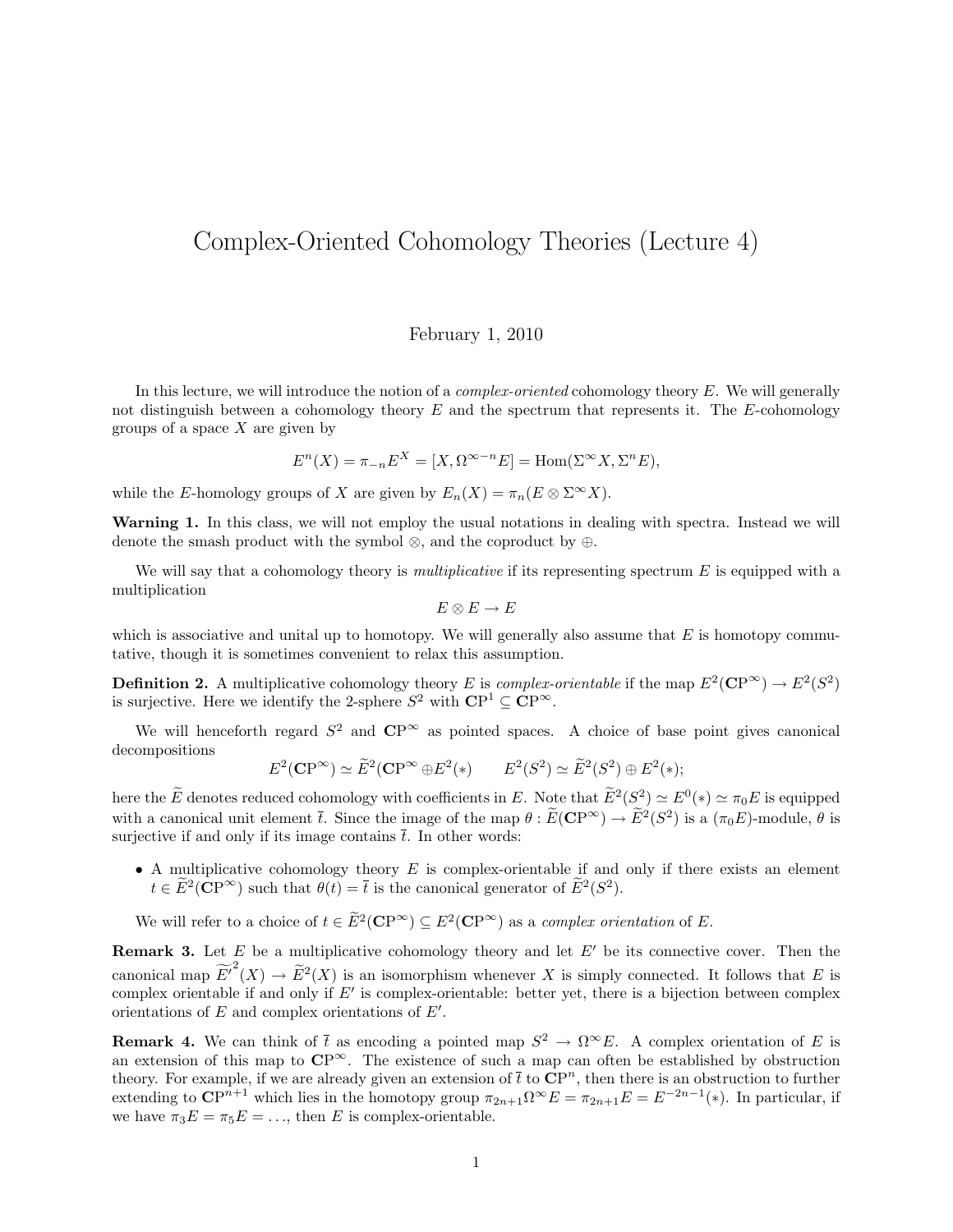**Example 5.** Ordinary cohomology (with coefficients in any commutative ring  $R$ ) is complex-orientable. In fact, the restriction map  $H^2(\mathbb{CP}^\infty; R) \to H^2(S^2; R)$  is an isomorphism.

**Example 6.** Complex K-theory is complex-orientable. This follows from Remark 4, since  $\pi_i K = 0$  whenever  $i$  is odd. In this case, the complex orientation is not unique. However, there is a canonical complex orientation, given by the class  $t \in K^2(\mathbb{CP}^{\infty}) \simeq K^0(\mathbb{CP}^{\infty}) = [0(1)] - 1$ , where the first map is Bott periodicity and  $\mathcal{O}(1)$  denotes the universal complex line bundle on  $\mathbf{CP}^{\infty}$ .

We next show that the existence of a complex orientation on  $E$  often forces the Atiyah-Hirzebruch spectral sequence for  $E$  to degenerate. We begin with a degeneration criterion (not the most general, but sufficient for our purposes).

**Proposition 7.** Let X be a space and assume that each of the homology groups  $H_n(X;\mathbf{Z})$  is a free abelian group on generators  $\{h_{\alpha,n}\}_{\alpha\in B_n}$ . Let  $c_{\alpha,n}\in H^n(X;\mathbf{Z})\simeq \text{Hom}(\text{H}_n(X;\mathbf{Z}),Z)$  be defined by the formula

$$
c_{\alpha,n}(h_{\beta,n}) = \begin{cases} 1 & \text{if } \alpha = \beta \\ 0 & \text{otherwise.} \end{cases}
$$

Let E be a multiplicative cohomology theory and let  $\tau_{\leq 0}E$  denote its truncation, so that  $\pi_i\tau_{\leq 0}E$  $\int \pi_i E \quad \text{if } i \leq 0$  $\begin{array}{lll} \n\sqrt[n]{a} & \sqrt[n]{b} \leq 0 \\
0 & otherwise.\n\end{array}$  The unit  $S \to E$  determines a map of spectra  $H\mathbf{Z} \simeq \tau_{\leq 0}S \to \tau_{\leq 0}E$ . Under this map, the homology classes  $h_{n,\alpha}$  have images  $h'_{n,\alpha} \in (\tau_{\leq 0}E)_n(X)$  and the cohomology classes  $c_{n,\alpha}$  have images  $c'_{n,\alpha} \in (\tau_{\leq 0}E)^n(X)$ . Assume that one of the following conditions is satisfied:

- (\*) Each of the homology classes  $h'_{n,\alpha}$  can be lifted to a class  $h''_{n,\alpha} \in E_n(X)$ .
- (\*) Each of the groups  $H_n(X; Z)$  is finitely generated, and each of the cohomology classes  $c'_{n,\alpha}$  can be lifted to a class  $c''_{n,\alpha} \in E^n(X)$ .

Then:

- (1) The smash product  $E \otimes \Sigma^{\infty} X_+$  is equivalent, as an E-module, to a coproduct  $\bigoplus_{n,\alpha \in B_n} \Sigma^n E$ .
- (2) The function spectrum  $E^X$  is equivalent to a product  $\prod_{n,\alpha\in B_n}\Sigma^{-n}E$ .
- (3) We have (noncanonical) isomorphisms  $E_*(X) \simeq \pi_* E \otimes H_*(X)$  and  $E^*(X) \simeq \text{Hom}(H_*(X), \pi_*(E)).$

*Proof.* We will prove (1); assertions (2) and (3) are obvious consequences. Let Y denote the suspension spectrum  $\Sigma^{\infty}X_{+}$ . In what follows, we will not use that Y is a suspension spectrum: only that Y is connective with freely generated homology. We construct a sequence of spectra

$$
Y_0 \to Y_1 \to \ldots
$$

having colimit  $Y$ , with the following additional properties:

- (a) The map  $Y_n \to Y$  induces an isomorphism in homology in degrees  $\leq n$ . In particular, Y is homotopy equivalent to the colimit of the sequence  ${Y_n}$ .
- (b) The spectrum  $Y_n$  is build from finitely many spheres of dimension  $\leq n$ ; in particular, the cohomology groups  $H^k(Y_n; \mathbf{Z})$  vanish for  $k > n$ .

Assume that  $Y_{n-1}$  has been constructed, and let  $Z_n$  denote the cofiber of the map  $Y_{n-1} \to Y$ . Then  $Z_n$ is  $(n-1)$ -connected, and the map  $H_n(Y; \mathbf{Z}) \to H_n(Z_n; \mathbf{Z})$  is an isomorphism. By the Hurewicz theorem, the image of each of the homology classes  $h_{n,\alpha}$  is represented by a map  $S^n \to Z_n$ . Let  $Z'_n = \bigoplus_{\alpha \in B_n} S^n$  and let  $\phi_n: Z'_n \to Z_n$  be the induced map, so that we have a cofiber sequence

$$
Z_n' \to Z_n \to Z_n''.
$$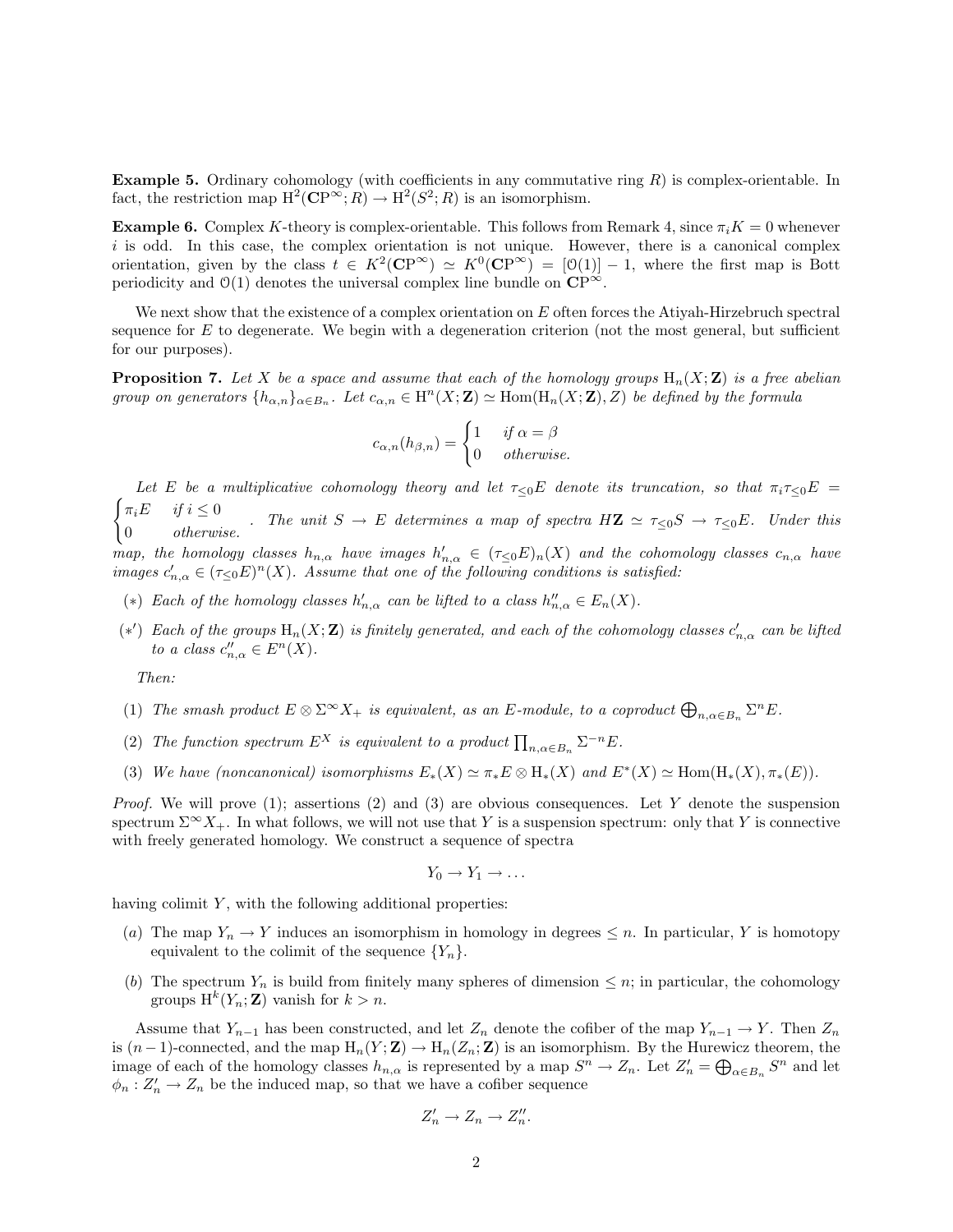We now define  $Y_n$  to be the homotopy fiber product  $Y \times_{Z_n} Z'_n$ ; in other words,  $Y_n$  is the homotopy fiber of the composite map  $Y \to Z_n \to Z_n''$ . It is easy to see that  $(a)$  and  $(b)$  hold.

Now suppose that (\*) is satisfied. Each  $h''_{n,\alpha}$  is represented by a map of E-modules  $\Sigma^n E \to E \otimes Y$ . We will prove:

(c) The map  $\theta : \bigoplus_{n,\alpha \in B_n} \Sigma^n E \to E \otimes Y$  is a homotopy equivalence.

To prove (c), it suffices to show that  $\theta$  is k-connected for every value of k. This is obvious for  $k = 0$ . Assume that  $k > 0$ . Note that that  $\phi_0$  induces an E-module map  $\bigoplus_{\alpha \in B_0} E \simeq E \otimes Z'_0 \to E \otimes Y$ , which we can identify with a sequence of homology classes  $b_{\alpha,0} \in E_0(Y)$ . By construction, the classes  $b_{\alpha,0}$  lift the classes  $h'_{\alpha,0}$ . Since Y is connective, we have  $(\tau_{\geq 1}E)_0(Y) \simeq 0$  so that the map  $E_0(Y) \to (\tau_{\leq 0}E)_0(Y)$  is injective; it follows that  $b_{\alpha,0} = h''_{\alpha,0}$ . We therefore have a map of cofiber sequences



Since  $\theta$  is a homotopy equivalence, to prove that  $\theta'$  is k-connective it suffices to show that  $\theta''$  is k-connective. This follows from the inductive hypothesis, applied to the connective spectrum  $\Sigma^{-1}Z_0''$ .

Now suppose that condition  $(*')$  is satisfied. We will prove, using induction on n, that each of the maps  $E \otimes Y \to E \otimes Z_n$  admits a splitting  $s_n : E \otimes Z_n \to E \otimes Y$ , so that the cohomology classes  $c''_{\alpha,n}$  give maps

$$
\phi_{\alpha}: Z_n \to E \otimes Z_n \to E \otimes Y \stackrel{c''_{\alpha,n}}{\to} \Sigma^n E.
$$

Using (b), we deduce that the map  $(\tau_{\leq 0}E)^n Z_n \to (\tau_{\leq 0}E)^n Y$  is injective, so each the image of  $\psi_\alpha \in E^n(Z_n) \to E^n(Z_n)$  $(\tau_{\leq 0}E)^n(Z_n)$  coincides with the image of  $c_{\alpha,n} \in \operatorname{H}^n(Y;\mathbf{Z}) \simeq \operatorname{H}^n(Z_n;Z) \to (\tau_{\leq 0}E)^n(Z_n)$ .

Assume that  $s_{n-1}$  has been constructed. The maps  $\{\psi_\alpha\}_{\alpha \in B_{n-1}}$  together yield a map  $Z_n \to \bigoplus_\alpha \Sigma^n E \simeq$  $E \otimes Z'_n$ , which we can identify with an E-module map  $s_n : E \otimes Z_n \to E \otimes Z'_n$ . Moreover, the compatibility of the classes  $\phi_{\alpha}$  with  $c_{\alpha_n}$  shows that the composition

$$
E\otimes Z_n'\stackrel{\psi}{\to} E\otimes Z_n\stackrel{\phi}{\to} E\otimes Z_n'
$$

is the identity; that is,  $s_n$  is a splitting of the projection  $E \otimes Y \to E \otimes Z_n$ .

It now follows that  $E \otimes Y \simeq \varinjlim(E \otimes Y_n) \simeq \varinjlim_n \bigoplus_{m \leq n} E \otimes Z'_m$ .

**Example 8.** Let  $X = \mathbb{C}P^n$ , and let  $t \in E^2(X)$  be a complex orientation on a multiplicative cohomology theory E. Then the cohomology classes  $\{1, t, t^2, \ldots, t^n\}$  satisfy the hypotheses of Proposition 7. It follows that the classes  $1, t, t^2, \ldots, t^n$  form a basis for  $E^*(\mathbb{CP}^n)$  over  $\pi_*E$ . We claim that  $t^{n+1} = 0$ . To prove this, we may replace E by its connective cover and thereby assume that E is connective: then  $t^{n+1} \in E^{2n+2}(\mathbb{C}\mathrm{P}^n)$ vanishes since  $\mathbb{CP}^n$  has dimension  $\langle 2n+2, 1$  follows that we have a ring isomorphism  $E^*(\mathbb{CP}^n) \simeq$  $(\pi_* E)[t]/(t^{n+1})$ . Writing  $\mathbb{CP}^{\infty} = \varinjlim \mathbb{CP}^n$ , we get

$$
E^*(\mathbf{CP}^\infty) = \varprojlim E^*(\mathbf{CP}^n) \simeq \varprojlim (\pi_*E)[t]/(t^{n+1}) \simeq (\pi_*E)[[t]].
$$

Here the potential  $\lim_{n \to \infty} \frac{1}{n}$  terms vanish because the maps  $(\pi_* E)[t]/(t^{n+1}) \to (\pi_* E)[t]/(t^{m+1})$  are surjective.

**Example 9.** If  $X = \mathbb{CP}^m \times \mathbb{CP}^n$ , the same reasoning gives an isomorphism  $E^*(X) \simeq (\pi_* E)[x, y]/(x^{m+1}, y^{n+1})$ . Passing to the limit as before, we get an isomorphism  $E^*(\mathbf{CP}^{\infty} \times \mathbf{CP}^{\infty}) = (\pi_* E)[[x, y]].$ 

The space  $\mathbb{CP}^{\infty}$  is an Eilenberg-MacLane space  $K(\mathbb{Z}, 2)$ , and can therefore be realized as a topological abelian group. In fact, it is easy to realize  $\mathbb{CP}^{\infty}$  as a topological monoid: we can define  $\mathbb{CP}^{\infty}$  to be the